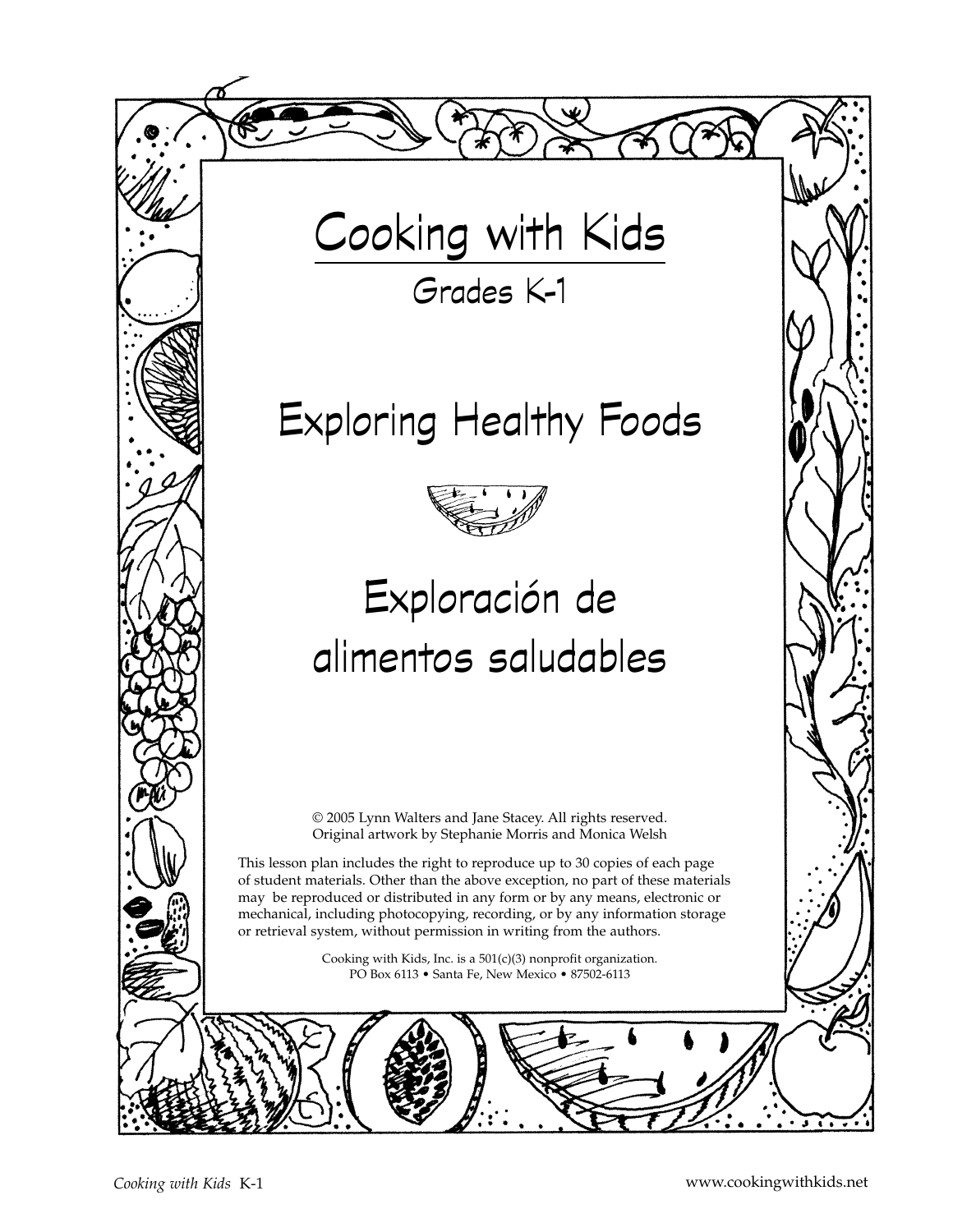### Grades K-1: Exploring Healthy Foods Lesson Plan

#### Introduction (5 minutes)

1. In *Cooking with Kids* classes we learn about nutrition through tasting different foods and learning how food grows. Today we are going to talk about healthy eating choices, make a still life drawing, and sample some fruits or vegetables.

#### Rainbow of Foods Nutrition Discussion (15 minutes)

2. Say to the class, "One way to be healthy is to eat a variety of foods. Let's make lists of foods that are different colors." Ask the students to name foods that are red. List the foods they name on large paper or on the board. Continue listing foods that are orange, then green. "You can see that nature gives us lots of colors and kinds of foods. You can choose to eat fresh, healthy foods that are many different colors." NOTE: When students offer foods colored like cheese puffs or fruit rollups, it is very important not to judge their offerings. Instead, ask, "What makes a fruit roll up blue/what makes a cheese puff orange?"

#### Learning about our Senses (10 minutes)

3. Say to the class, "In *Cooking with Kids* classes we use all of our senses." Show picture cards of hands, nose, eyes, ears, and mouth to help students identify the five senses. Our senses help us learn about the world. Read *My Five Senses* by Aliki Brandenberg.

#### Student Activities (25 minutes)

- 4. Pass out food journals. Help students write their name, grade, and teacher's name on the cover.
- 5. Direct students to the Still Life Drawing page. Arrange students in small groups. Put a simple arrangement of three fruits or vegetables in the center of each group. Simple arrangements of three round items arranged in a line are easiest for students to draw. Remind students not to touch the fruits or vegetables and to draw what they see. Play classical music while the students draw. If there is time, direct students to the other activity pages in the Exploring Healthy Foods unit.

#### Learning Objectives

- Introduce, explore, and reinforce healthy food choices.
- Identify and explore the five senses.

#### Drawing Suggestions

• Use crayons & colored pencils, not markers.

#### Enrichment Options

- Ask students to make drawings of fruits and vegetables they like to eat. Display the drawings.
- Create a fruits and vegetables bulletin board or display.

#### Intro Class Supplies

- Student food journals
- Large paper
- Colored markers
- Colored pencils and crayons
- Picture cards of the five senses
- *My Five Senses* by Aliki Brandenberg. Harper Collins Publishers, 1989.
- Fruits or vegetables for still life drawing activity for each group (three apples or tomatoes or pears)
- Classical music CD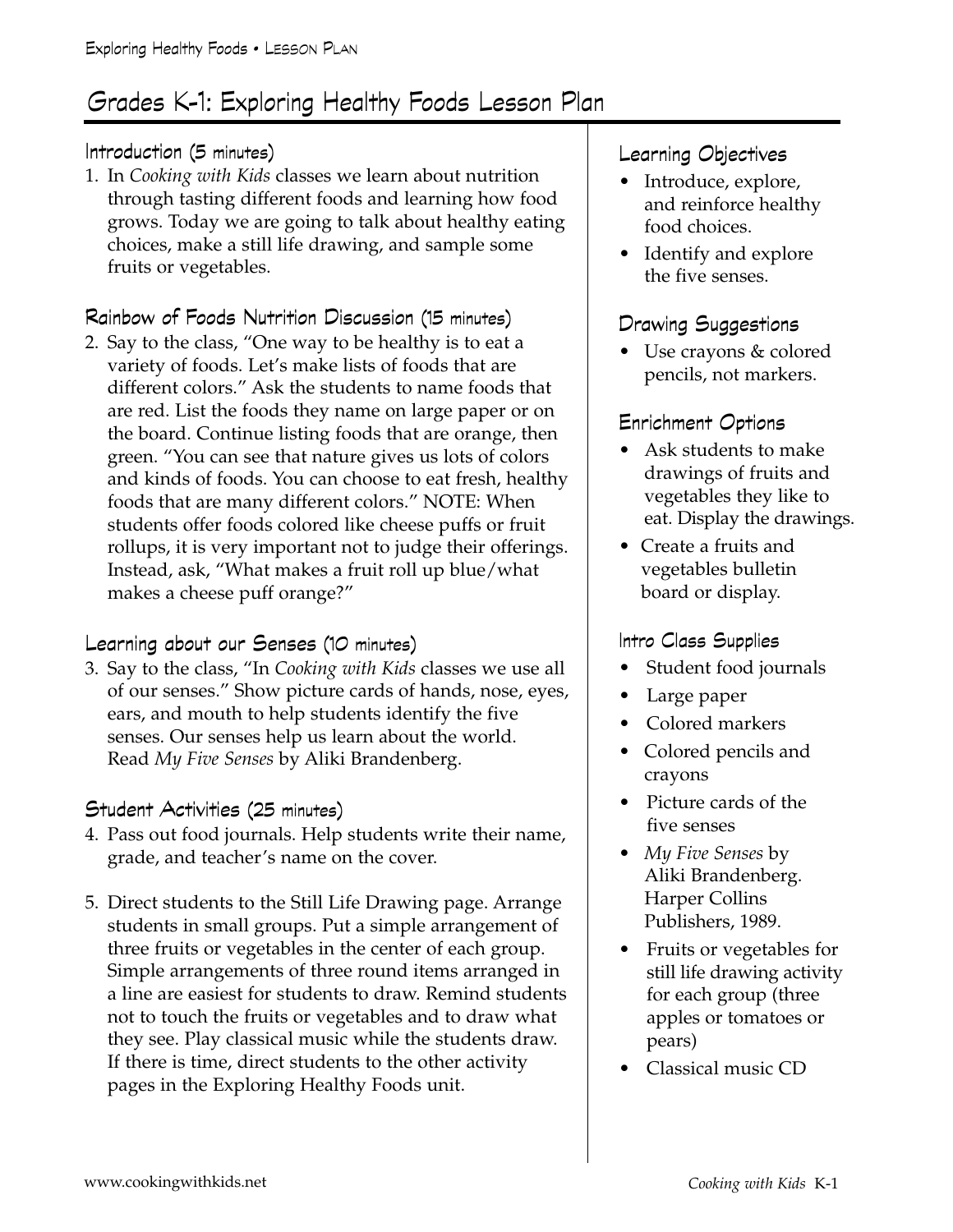6. Direct students to wash hands. Serve fresh fruit or vegetables but remember that tasting is always voluntary. Ask students to use their senses to explore the fruits or vegetables. Ask questions about size, shape, color, texture, and smell.

#### Clean Up (5 minutes)

7. Encourage students to clean up together. Take the food scraps to the compost area, if you have one. Share any remaining food with someone in your school or community.

Fruit or Vegetables for 20 students

- Three pounds fresh, seasonal fruit or vegetables, washed farmers' markets are a great resource
- Napkins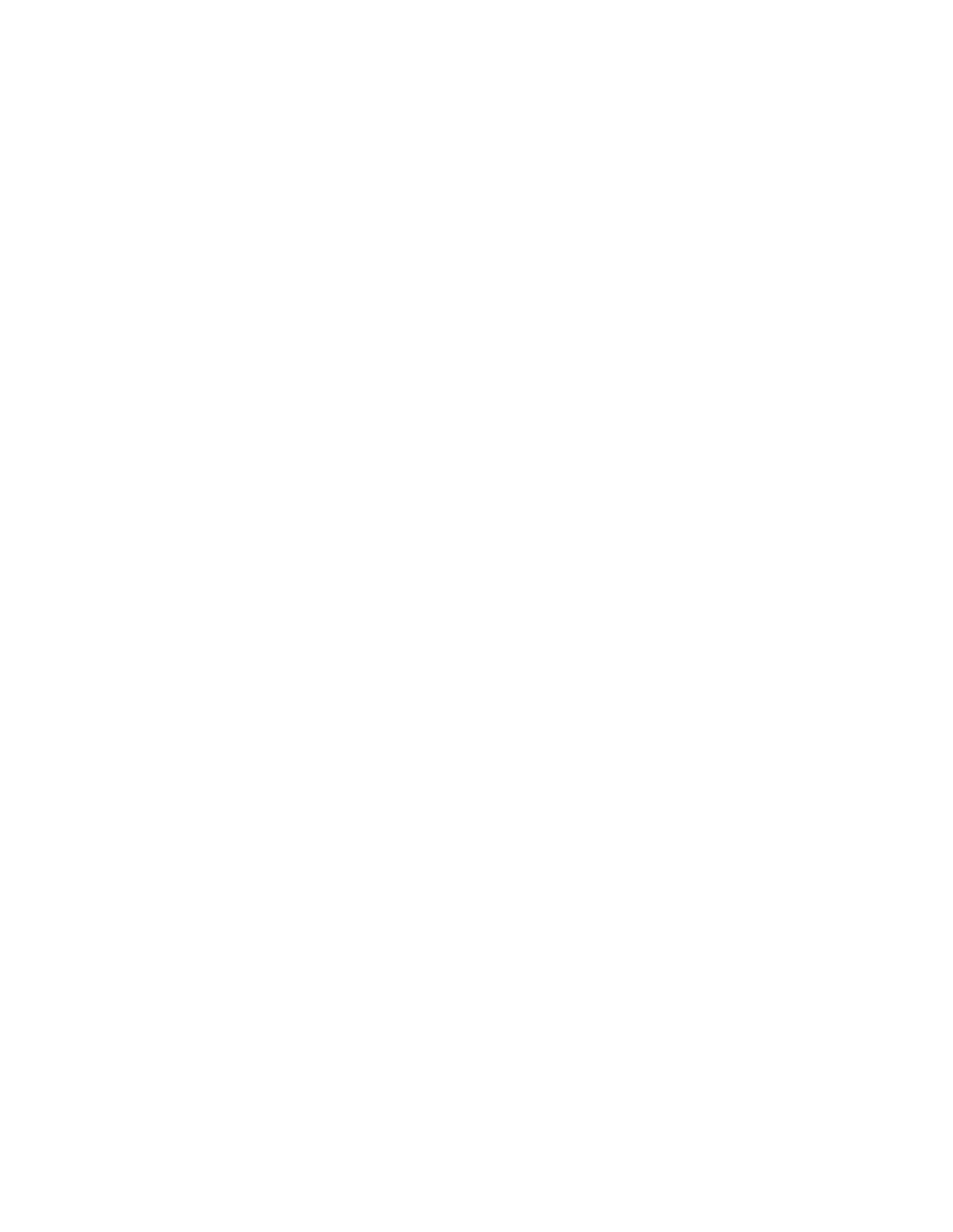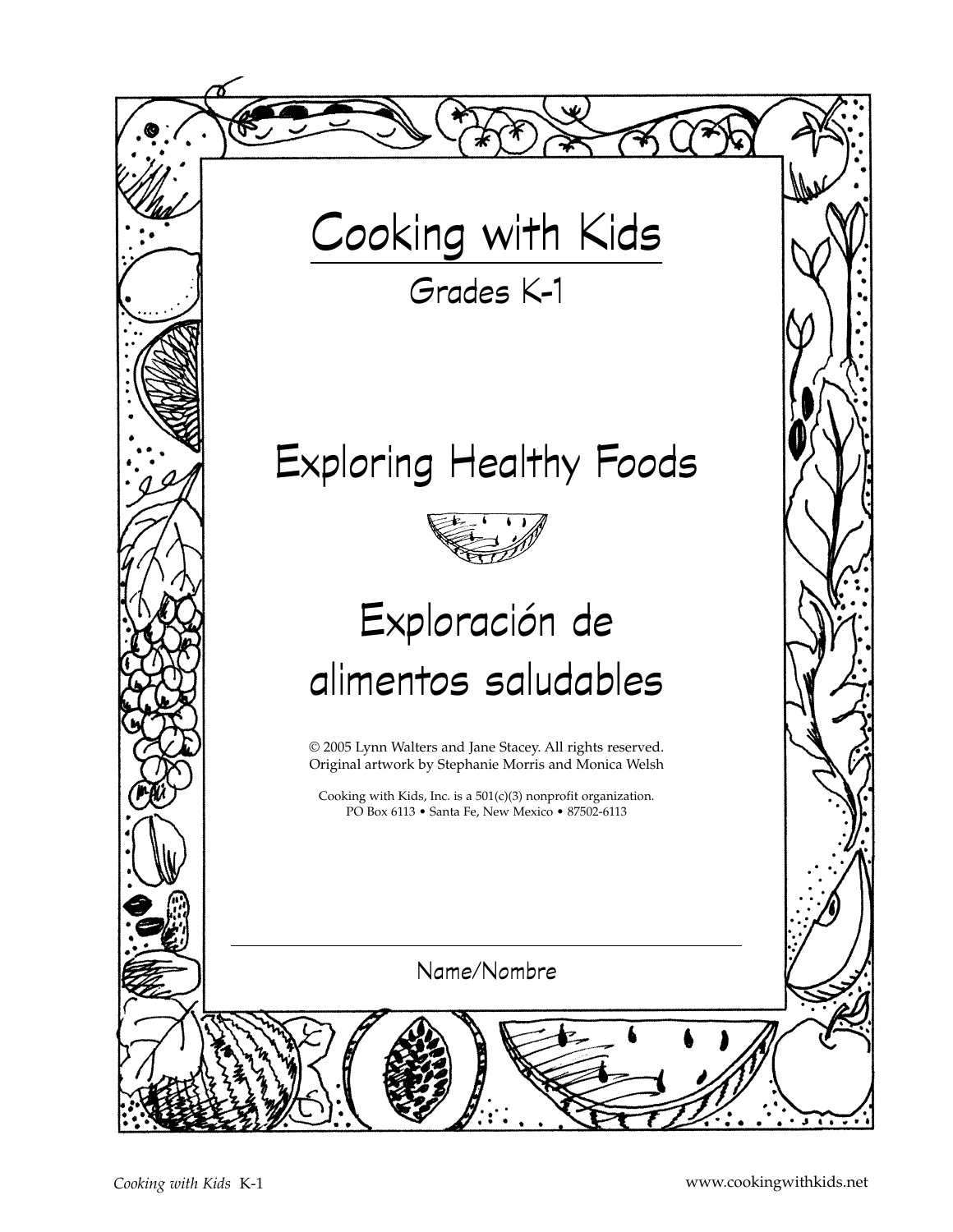## Arco iris de alimentos

Las frutas y las verduras crecen en muchos colores. Una manera de ser saludable es comer las frutas y las verduras frescas cada día.



### ➤ Coloree el arco iris.

| azul-morado                                          | verde                                                             | amarillo                                                                                                                     | anaranjado          | rojo                                                             |
|------------------------------------------------------|-------------------------------------------------------------------|------------------------------------------------------------------------------------------------------------------------------|---------------------|------------------------------------------------------------------|
| arándanos<br>repollo rojo                            | lechuga<br>chícharos                                              | toronja<br>tomates                                                                                                           | naranjas<br>camotes | tomates<br>fresas                                                |
| berenjena<br>frijoles<br>morados<br>ciruelas<br>uvas | espinaca<br>brócoli<br>frijoles<br>verdes<br>col rizada<br>acelga | amarillos<br>zanahorias<br>plátanos<br>albaricoques<br>elote<br>mangos<br>limones<br>calabaza<br>sandia<br>melón<br>amarilla |                     | pimientos<br>rojos<br>arándanos<br>agrios<br>remolachas<br>rojas |
|                                                      | aguacates                                                         |                                                                                                                              |                     |                                                                  |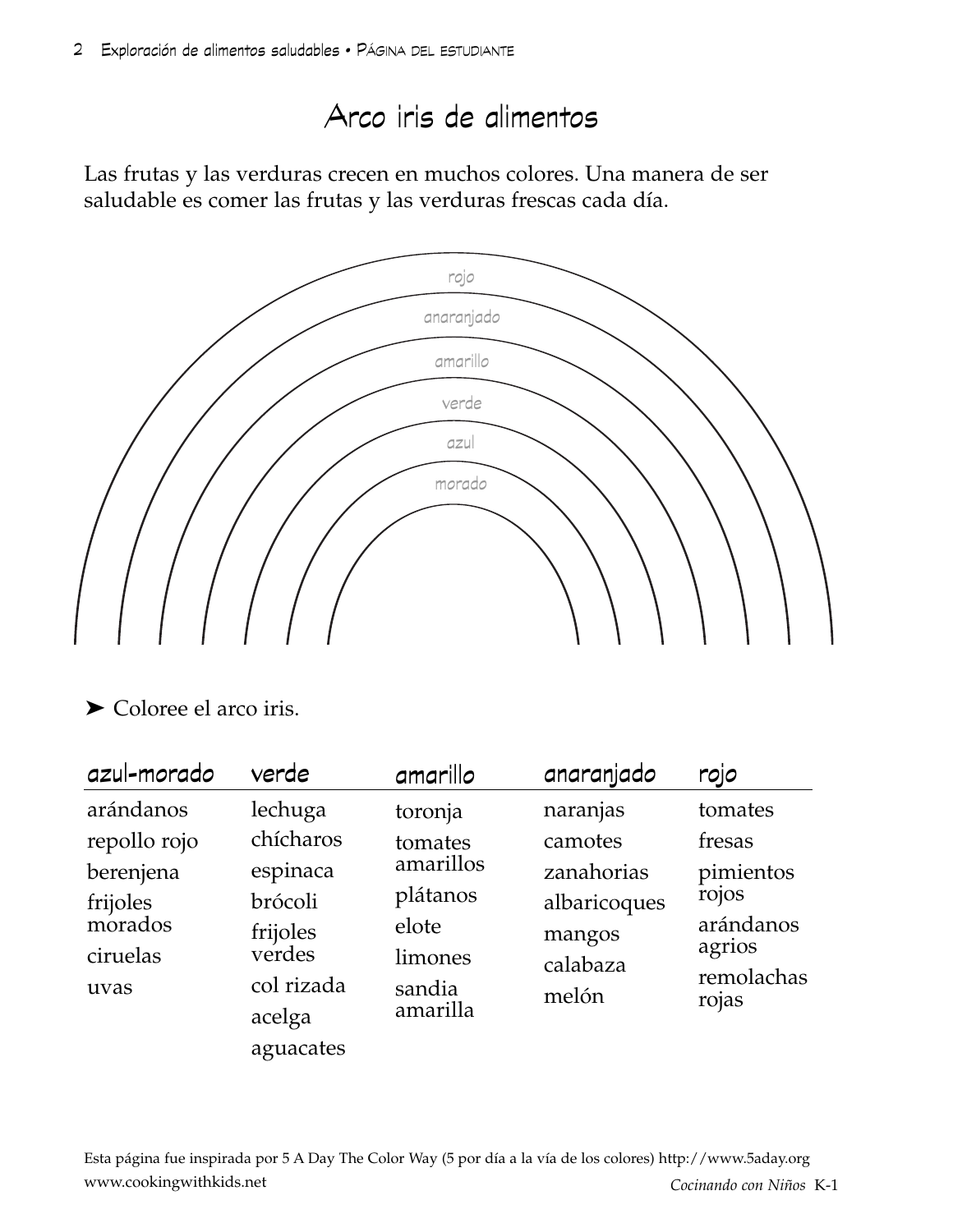# Rainbow of Foods

Fruits and vegetables grow in many colors. One way to be healthy is to eat fresh fruits and vegetables every day.



### ➤ Color the rainbow.

| blue-purple                                                               | green                                                                                    | yellow                                                                                      | orange                                                                                                      | red                                                                         |
|---------------------------------------------------------------------------|------------------------------------------------------------------------------------------|---------------------------------------------------------------------------------------------|-------------------------------------------------------------------------------------------------------------|-----------------------------------------------------------------------------|
| blueberries<br>red cabbage<br>eggplant<br>purple beans<br>plums<br>grapes | lettuce<br>peas<br>spinach<br>broccoli<br>green beans<br>kale<br>swiss chard<br>avocados | grapefruit<br>yellow<br>tomatoes<br>bananas<br>sweet corn<br>lemons<br>yellow<br>watermelon | oranges<br>sweet<br>potatoes<br>winter<br>squash<br>carrots<br>apricots<br>mangoes<br>pumpkin<br>cantaloupe | tomatoes<br>strawberries<br>red bell<br>peppers<br>cranberries<br>red beets |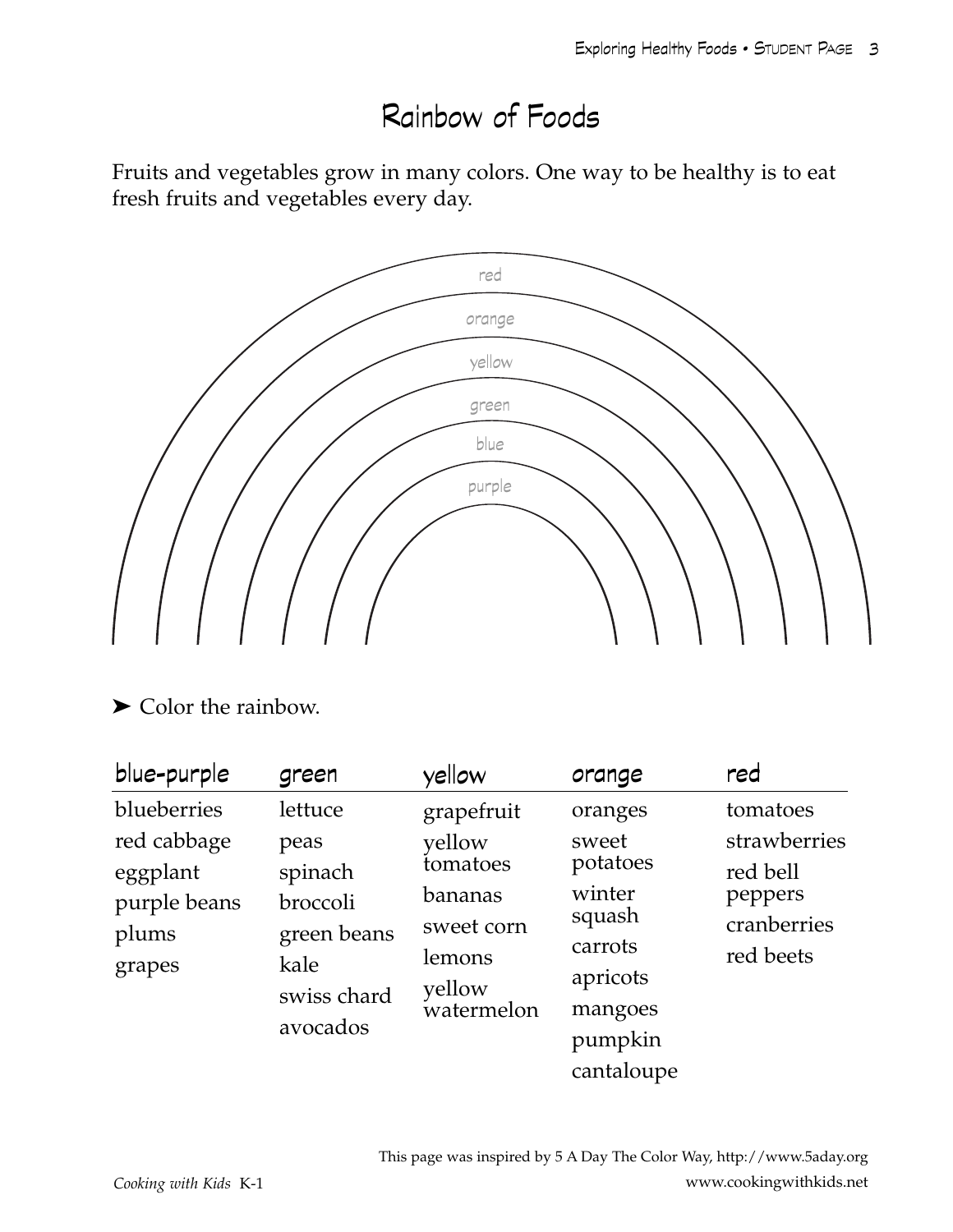## Dibujo de naturaleza muerta

➤ Observe las frutas y verduras cuidadosamente antes de comenzar. ¿Qué ve? ¿Qué detalles? ¿Qué colores y formas?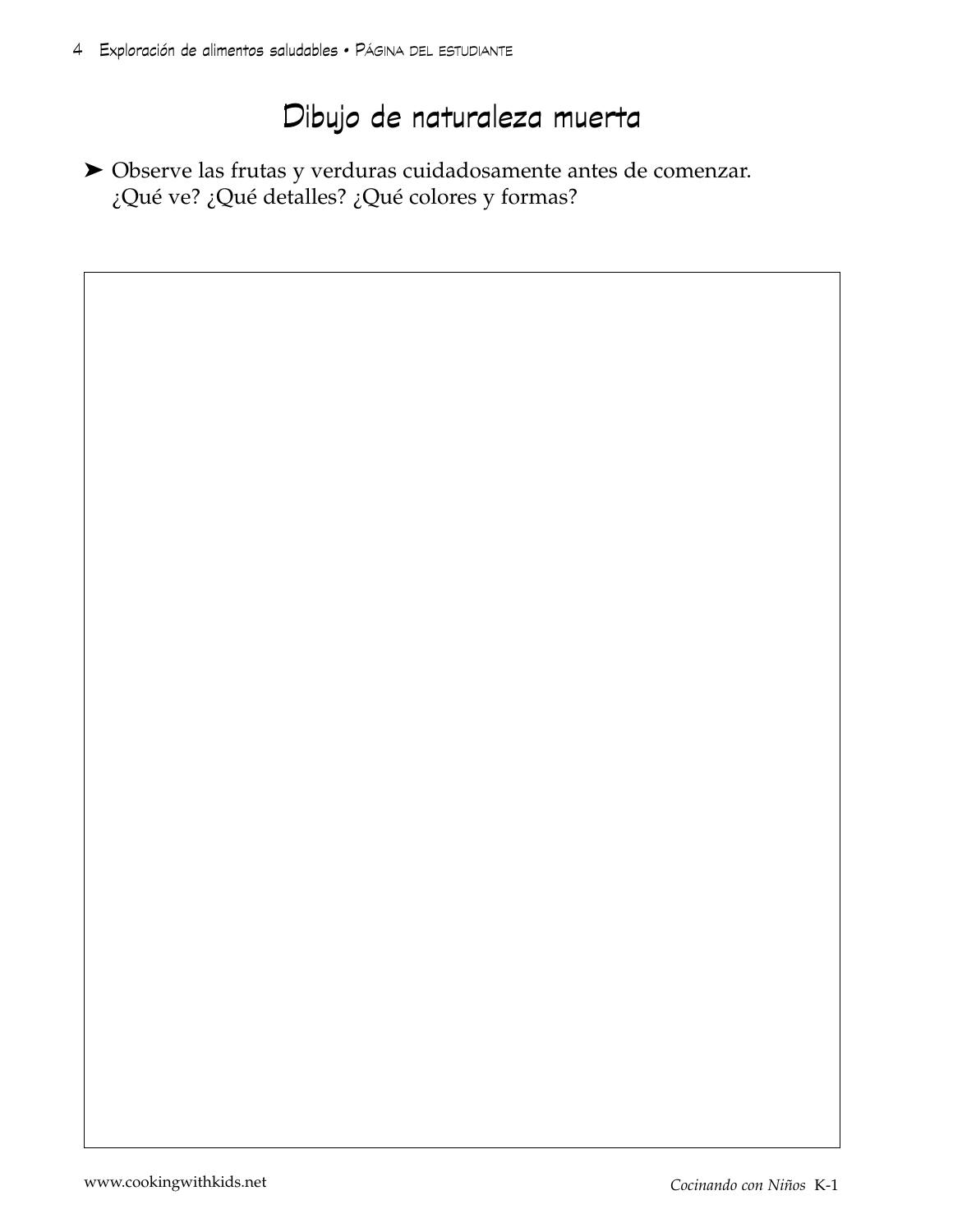# Still Life Drawing

➤ Look closely at the fruits and vegetables before you begin. What do you see? What details? What colors and shapes?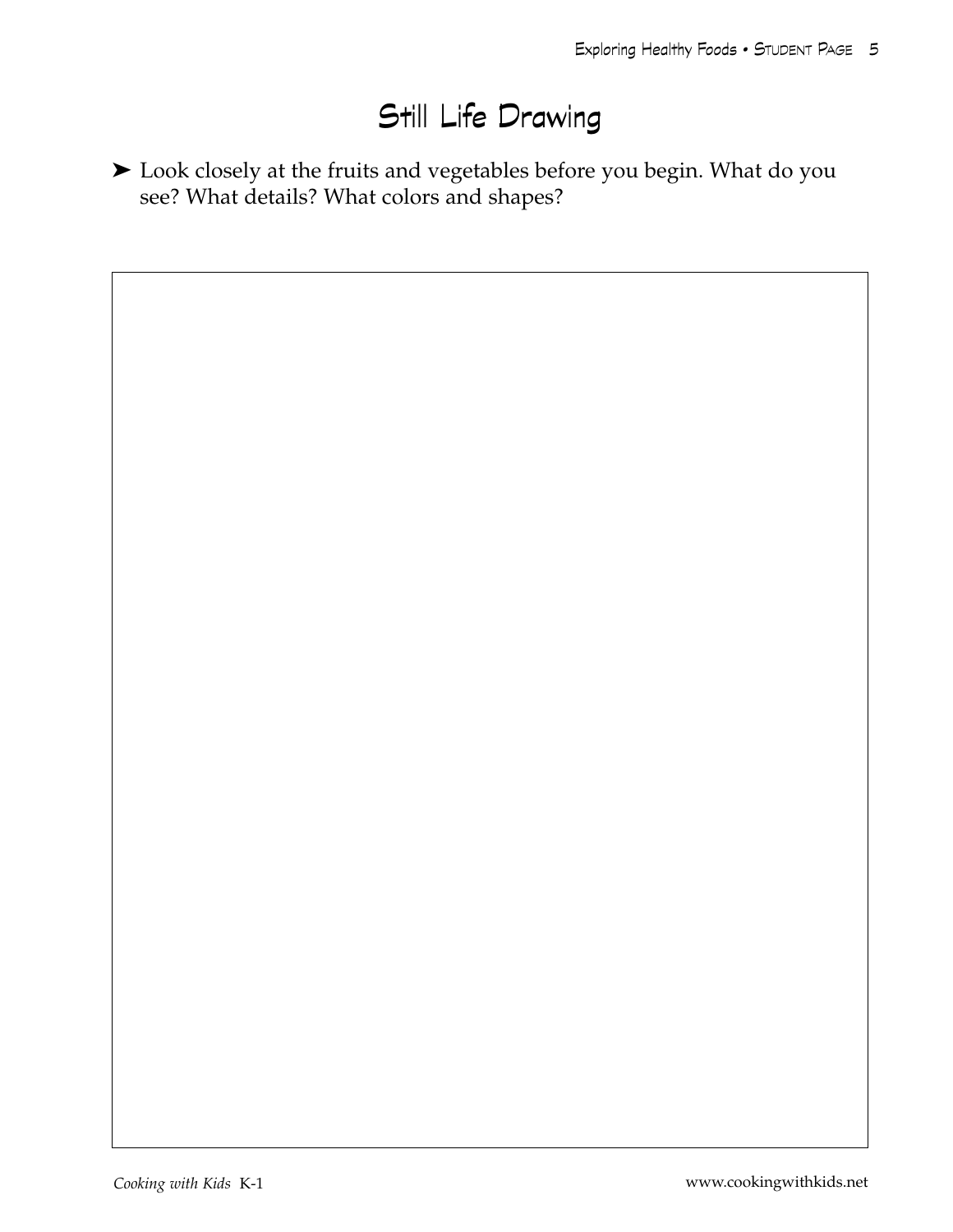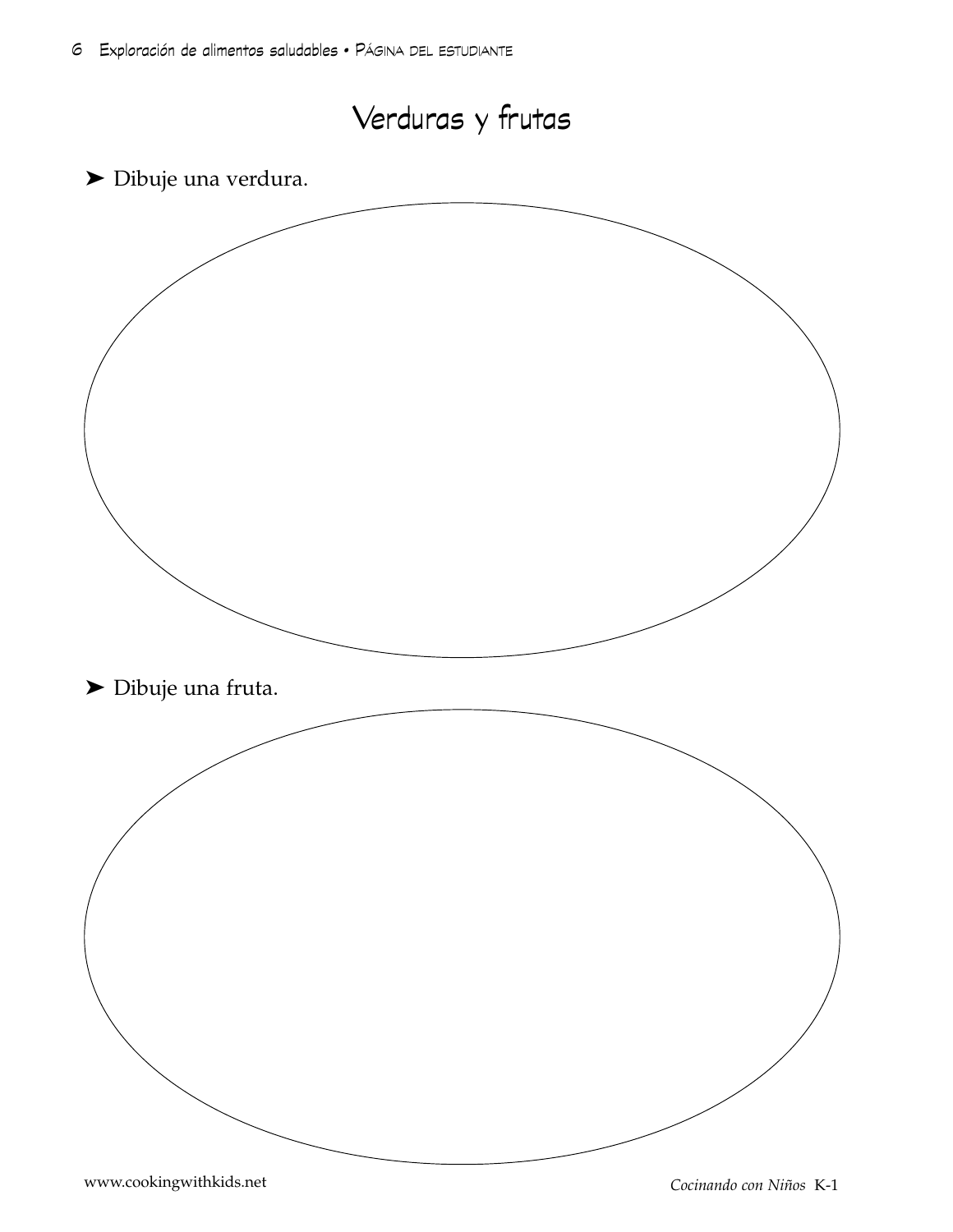